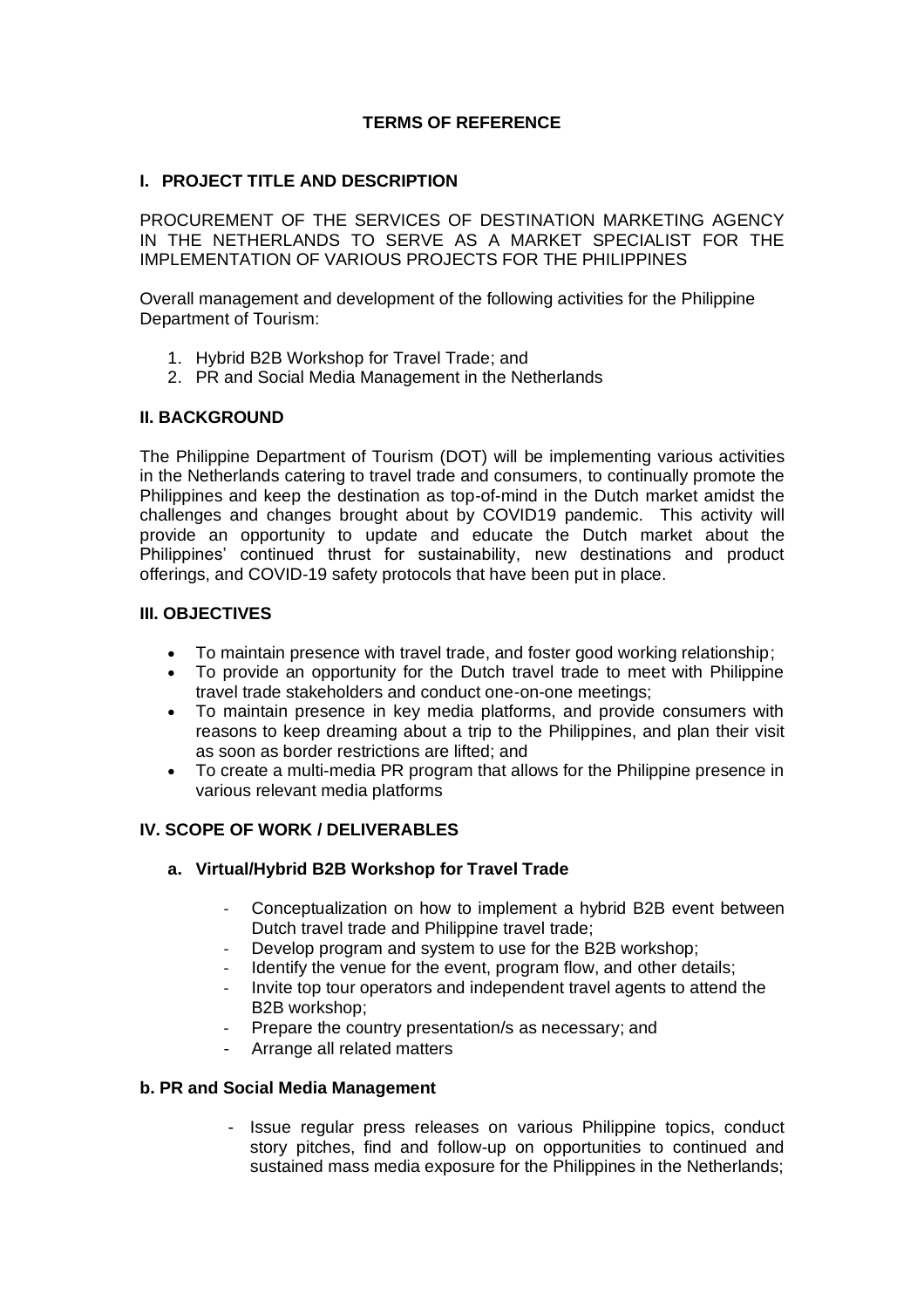- Suggest creative ways to maximize the Philippines' partnerships with the media partners (e.g. print, online, social media, etc.), as a way of increasing consumer interest for the brand;
- Creation and maintenance of Philippine mailing list;
- Curated social media post and integration (Facebook and Instagram); and
- Identify additional potential partnerships and campaign opportunities, subject to approval, including budget and media values to be gained

### **c. Generation and submission of regular reports:**

- Monthly report on status and accomplishments of each project
- Comprehensive post-event / project report detailing total accomplishments per project and returns on investments made
- Weekly report on COVID-19 situation, travel regulations, market updates, and trends in the Netherlands
- Other reports as required

## **V. MINIMUM QUALIFICATIONS FOR SUPPLIERS**

- a. Full-service Destination Marketing and Public Relations agency operating in the Netherlands, with relevant contacts in the media and travel industry and able to facilitate the requirements and deliverables as stipulated above
- b. Dedicated Account Manager and Account Director to oversee the project and coordinate with the DOT with respect to the execution and implementation of the project / event
- c. Presentation of similar projects previously undertaken. If not available, please present case studies of projects undertaken in the Netherlands.
- d. Willing to provide services on a send bill arrangement

#### **VI. CRITERIA**

| a. Strategic Planning           |                          | 50%        |
|---------------------------------|--------------------------|------------|
| b. Creative Technique           | -                        | <b>20%</b> |
| c. Project Management Expertise | $\overline{\phantom{a}}$ | <b>20%</b> |
| d. Credentials/Track Record     | $\overline{\phantom{0}}$ | 10%        |

### **VII. TIMELINE AND SCHEDULE OF WORK**

- **October 26, 2021:** Submission of bid proposals, inclusive of comprehensive program and publicity requirements according to these Terms of Reference, and mandatory legal documents
- **October 27, 2021:** Selection of the DOT Frankfurt office of the winning Agency assigned to handle all events for the **Philippines**
- **October 28, 2021:** Start of publicity generation, maintenance of social media accounts, preparations for Hybrid B2B event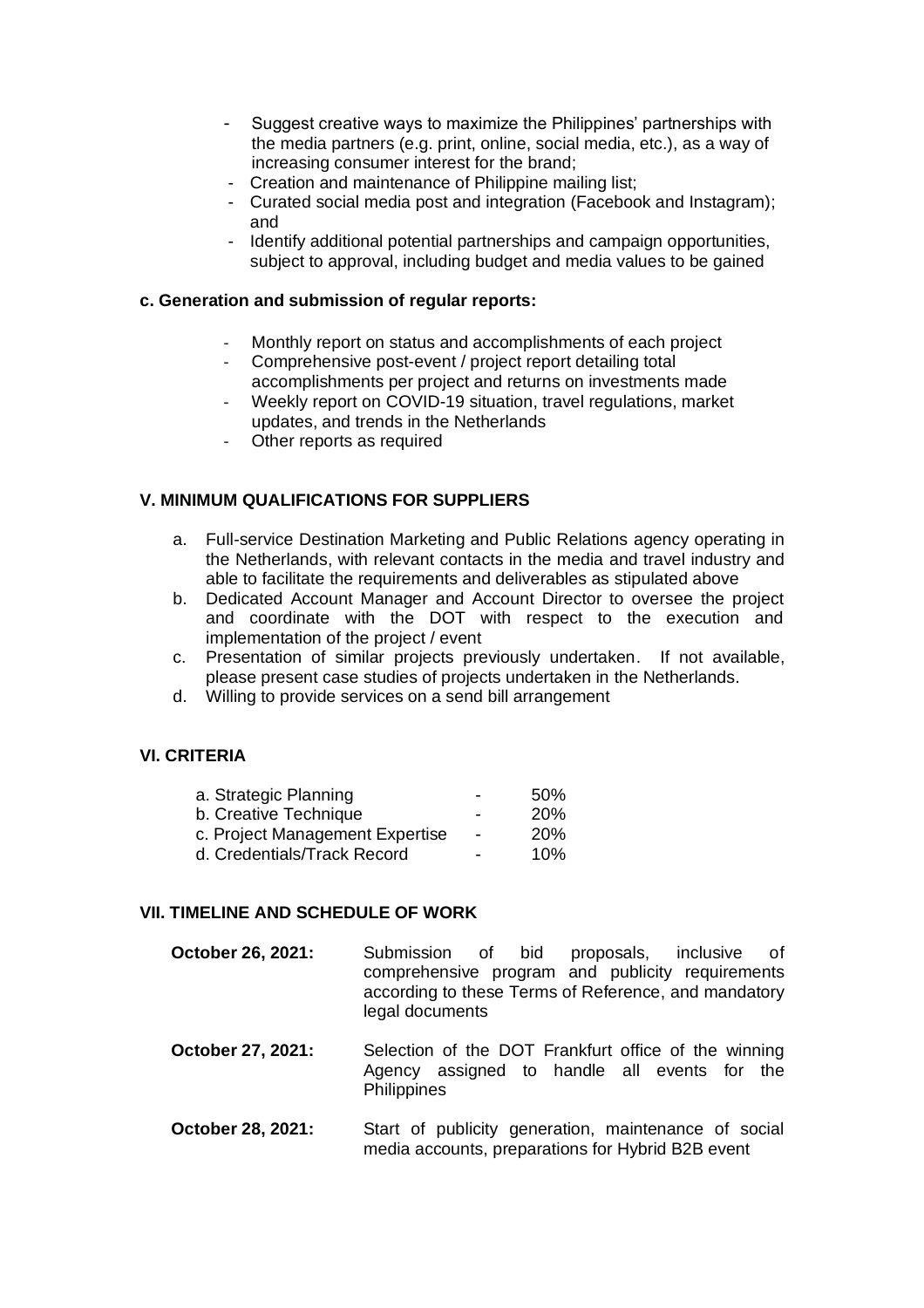Reports must be submitted within 15 days from the completion of each project, and all projects must be completed and reports submitted by December 31, 2021.

PR and social media campaign may be extended up to April 2022, subject to approval and additional funds.

### **VIII. BUDGET**

- The total budget allocation for the project is EUR12,500.00 *inclusive of taxes and other applicable fees*, including but not limited to agency service fees, operational expenses, press coverage fees, production fees, documentation costs, among others.
- Interested bidders must present a budget breakdown in their proposal, indicating the components of their proposed budget.

## **IX. DOCUMENTARY REQUIREMENTS**

- Signed Terms of Reference (all pages should be initialed)
- Company registration documents and appropriate licenses
- Latest Tax clearance
- Company portfolio containing similar projects previously undertaken in the past 5 years.

The winning bid shall be determined based on the proposal with the most advantageous financial packaged cost, provided that the amount of the bid does not exceed the established total budget for the project.

## **X. TERMS AND CONDITIONS**

- 1. The selected agency shall be subject to assessment by the DOT Frankfurt as to the effectiveness of any part or phase of the campaign launched. The DOT Frankfurt reserves the right to terminate the services of the winning bidder should any part of the deliverables be unsatisfactory.
- 2. Subject to the assessment by the DOT Frankfurt as to the performance of the creative agency for its implementation of the campaign, the services of the selected creative agency may be re-contracted by DOT Frankfurt to implement supplemental programs, subject to additional budgets and a separate agreement.
- 3. Any excess remuneration or compensation in the form of rebate from production and media suppliers following the industry practice of compensating services of an agency shall be negotiated by the winning agency, and credited by the supplier in favor of the DOT Frankfurt in the form of additional promotional materials and/or extended media or PR placements, in order to maximize the effect and benefit of the campaign.

# **XI. PAYMENT PROCEDURES**

Compliant with the procedures of the Philippine Government

• 30% initial payment upon approval of all proposed activities and PR plan